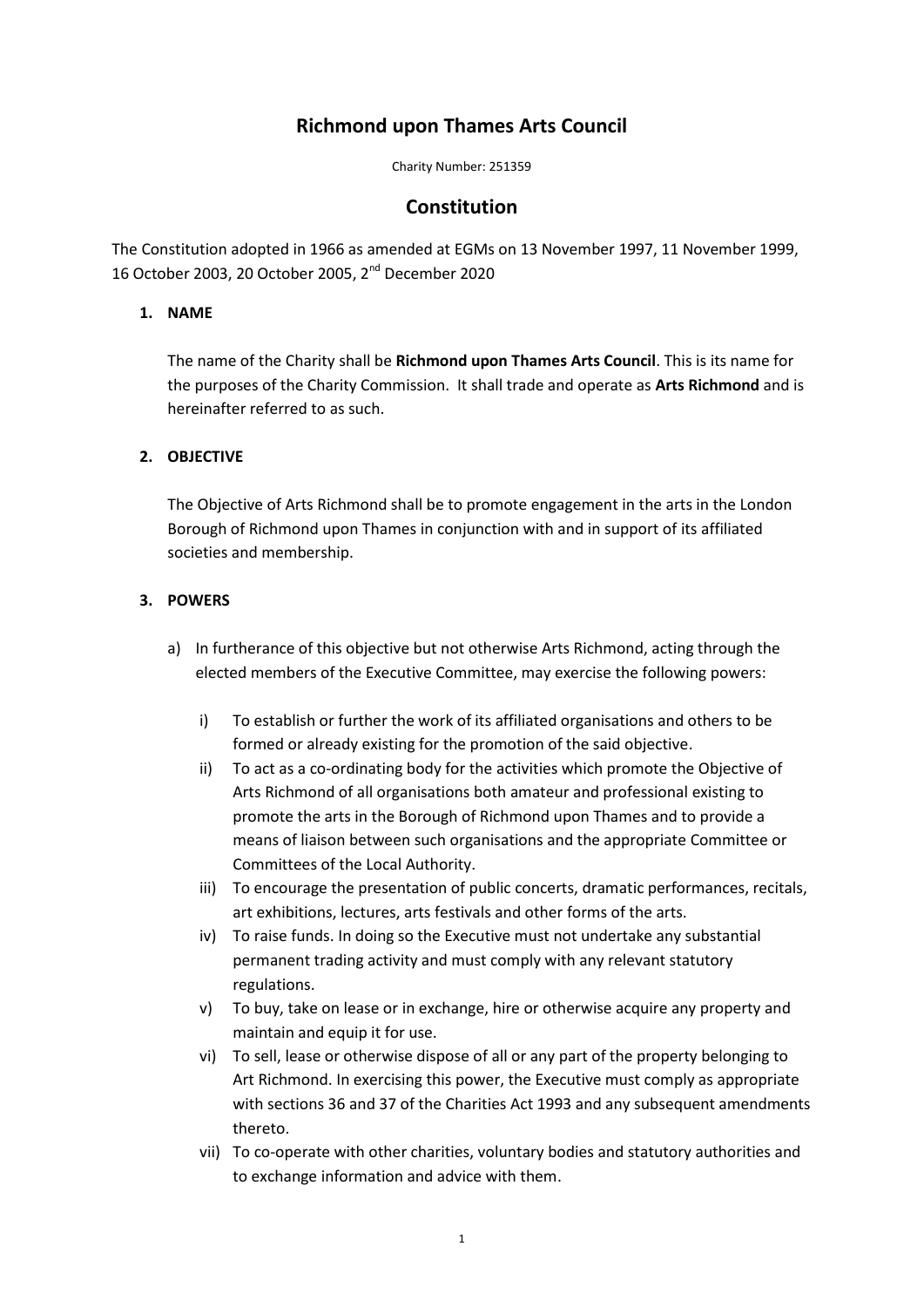- viii) To establish or support any charitable trusts, associations or institutions formed for any charitable purposes included in the Objective.
- ix) To acquire, merge with or enter into any partnership or joint venture arrangement with any other charity formed for any part of the Objective.
- x) To set aside income as a reserve against future expenditure but only in accordance with a written policy about reserves.
- xi) To employ whatever staff are deemed appropriate to achieve the Objective. S/he/they shall have no vote but should attend meetings, including the AGM, Special meetings, Executive and sub-committee meetings as required. The Executive Committee will fix her/his/their remuneration and terms of appointment.
- xii) To obtain and pay for such goods and services as are necessary for carrying out the work of Arts Richmond.
- xiii) To open and operate such bank and other accounts as the Executive Committee considers necessary and to invest funds and to delegate the management of funds in the same manner and subject to the same conditions as the trustees of a trust are permitted to do by the Trustee Act 2000 and any subsequent amendments thereto.
- xiv) To do all such other lawful things as are necessary for the achievement of the Objective.
- b) No alteration of this Constitution or any special resolution shall have retrospective effect to invalidate any prior act of the Executive.
- c) Any meeting of the Executive at which a quorum (i.e.one third of the voting members of the committee) is present at the time the relevant decision is made may exercise all the powers exercisable by the Executive.

#### **4. MEMBERSHIP**

- a) Membership of Arts Richmond shall be open to the following on payment of the appropriate Membership subscription, the amount of which shall be determined from time to time by the Executive Committee.
	- i) Bodies, being societies or similar organisations concerned with the promotion of the arts, culture or libraries within the Borough of Richmond upon Thames which shall have the right to appoint a member of that body to represent it on the Executive Committee, as long as the total membership does not exceed 15. These are affiliated members of Arts Richmond.
	- ii) Individuals concerned with or interested in the Objective of Arts Richmond and wishing to further its activities. These members may stand for election to the Executive Committee. The total of such members on the Executive Committee shall not exceed three quarters of the then aggregate membership of affiliated societies' representatives on the Executive.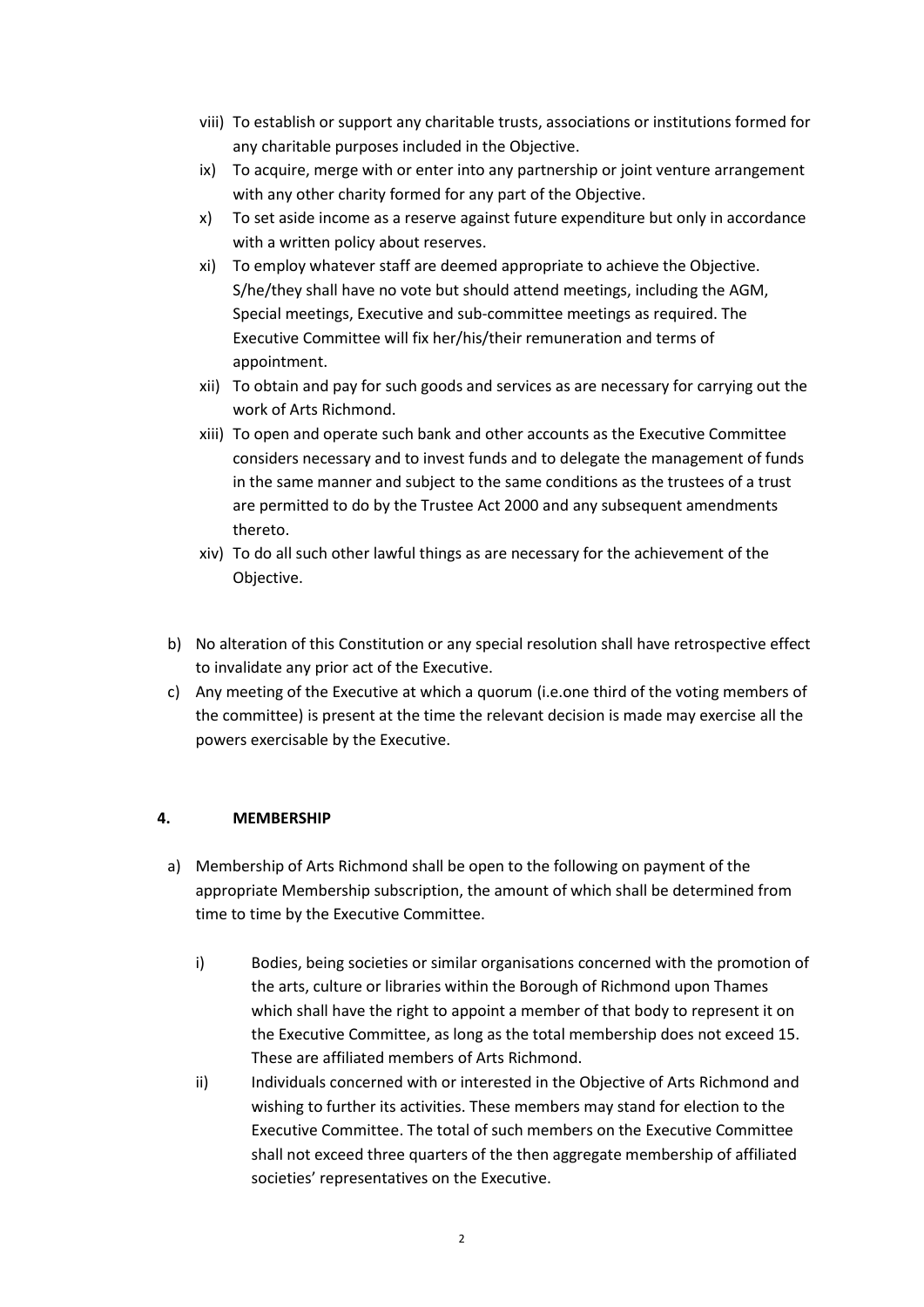- b) Membership of Arts Richmond shall be open to the following without payment of a membership subscription:
	- i) Individuals appointed as Honorary Life Members by the Executive Committee which may so appoint people who have rendered outstanding services to Arts Richmond either in a paid or voluntary capacity. These are honorary members of Arts Richmond. They may choose to be serving members of the Executive Committee or not.
	- ii) Three representatives of the Borough of Richmond upon Thames Council (see note c))
	- iii) Patrons of Arts Richmond (see note d))
- c) The Borough of Richmond upon Thames shall have the right to nominate three representatives to serve as non-voting members of the Executive Committee. No membership fee shall be payable.
- d) It shall be open to the Executive Committee to invite individuals or businesses to become Patrons of Arts Richmond. No membership fee shall be payable**.**

## **5. OFFICERS and MEMBERS OF THE EXECUTIVE**

- a) The following honorary officers shall be elected at the Annual General Meeting.
	- i) The President(s) of Arts Richmond
	- ii) The Vice-Presidents of Arts Richmond
	- iii) The Chairman of Arts Richmond
	- iv) The Treasurer of Arts Richmond
- b) The Chairman of Arts Richmond shall be the Chairman of the Executive Committee and ex-officio, a member of all sub-committees of Arts Richmond. The Chairman shall be elected at the AGM for a term of three years, at the end of which period s/he will be eligible for election for a further three year term, at the end of which s/he shall not be eligible for re-election as Chairman for a period of one year. Arts Richmond, being a nonpolitical organisation, a serving Borough councillor shall not be eligible for election as Chairman.
- c) The Treasurer shall be elected at the AGM for a term of three years at the end of which period s/he will be eligible for election for such further terms as each AGM shall decide.
- d) The Executive Committee must appoint a Deputy Chairman who shall take the chair in the absence of the Chairman and perform other duties as required.

## **6. THE ANNUAL GENERAL MEETING AND SPECIAL OR EXTRAORDINARY MEETINGS**

a) The AGM of Arts Richmond shall be held in each year at such time (not being more than fifteen months after the holding of the preceding AGM) and place as the Executive Committee shall determine. At least twenty-one day's notice in writing shall be given by the Executive to the members. Other meetings of Arts Richmond and the Executive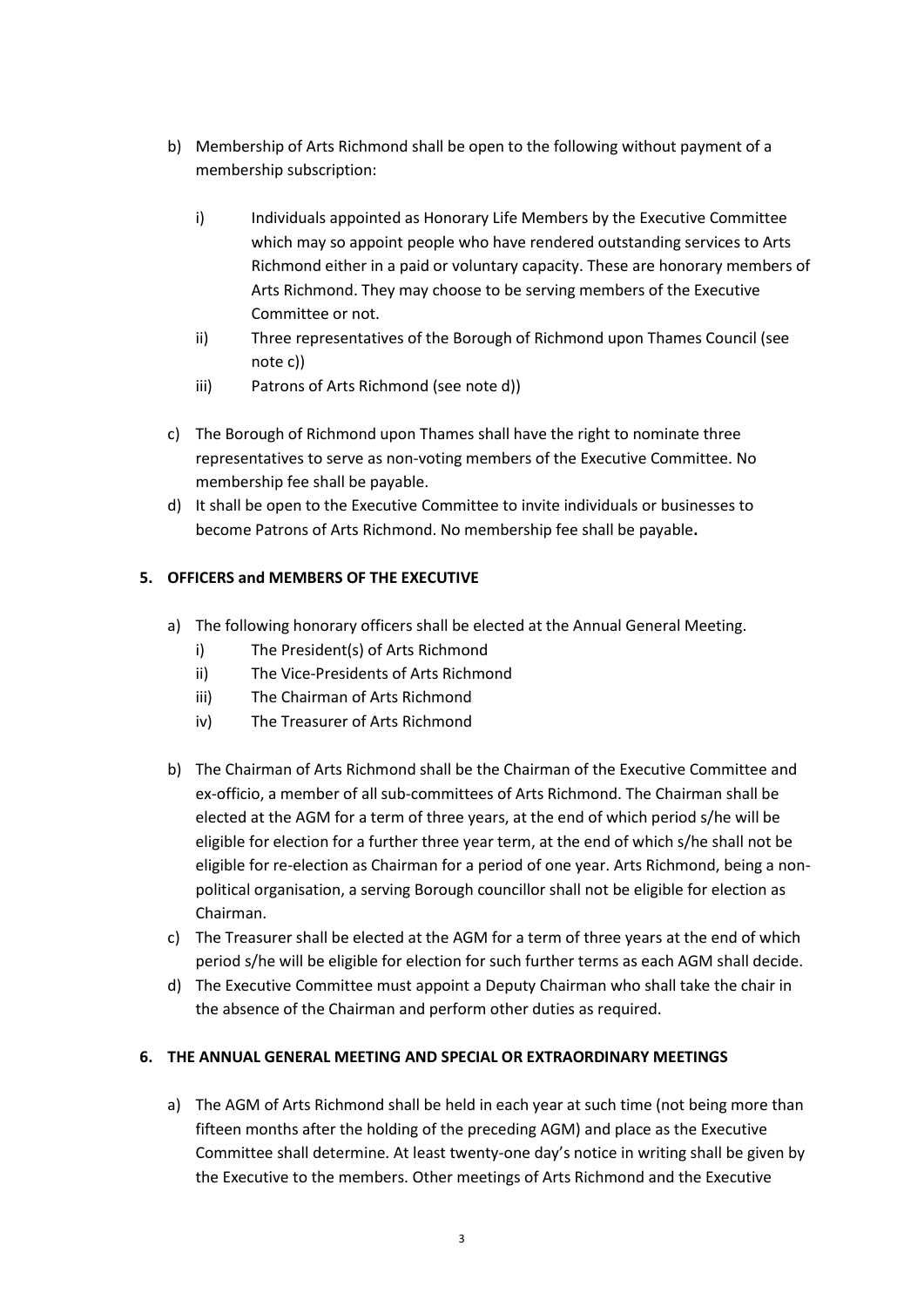Committee shall be held at such times as may be determined by the Executive Committee.

- b) At the AGM the business shall include the election of the Chairman and the Treasurer, the election of persons to fill vacancies on the Executive Committee, the appointment of an appropriately qualified auditor, the consideration of an Annual Report of the work done by or under the auspices of Arts Richmond and the presentation of the audited accounts.
- c) The elected members of the Executive Committee shall be elected at the AGM for terms of three years, with cohorts of one third of the members being elected or re-elected in each year. In the event of a member not completing his/her three year term for any reason, the vacancy shall be filled at the next AGM for the remainder of the former member's term.
- d) It is open to any member of Arts Richmond to nominate any other member or member of an affiliated society to any office or to membership of the Executive Committee. Each person nominated must have a proposer and seconder both of whom must be members of Arts Richmond. It is the responsibility of the proposer to ensure that his/her nominee is willing to stand for election. All nominations must reach the Chairman at least five days before the AGM.
- e) Election to office or to membership of the Executive Committee shall take place at the AGM. In the event of a number of candidates for election to any office or membership of the Executive Committee not exceeding the relevant number of vacancies for that office or membership, the candidates nominated shall be declared elected by the presiding Chairman. In the event of the number of candidates nominated to any office or to membership of the Executive Committee exceeding the number of relevant vacancies, election shall be by vote of those members who are present at the AGM.
- f) A Special or Extraordinary meeting of Arts Richmond shall be called at twenty-one days' notice upon the written demand of one-third of the Members, or by the Chairman or by a majority of the Executive Committee.
- g) At the AGM, Special or Extraordinary meetings of Arts Richmond one representative of each affiliated body and all individual members and honorary life members shall be entitled to one vote each.
- h) The quorum at the AGM or at a Special or Extraordinary meeting, shall be one quarter of the number of members of Arts Richmond, or 25 members, whichever shall be the lesser number.
- i) The proceedings of Arts Richmond shall not be invalidated by any failure to appoint or any defect in the appointment, election or qualification of any member.

## **7. EXECUTIVE COMMITTEE**

- a) There shall be an Executive Committee that shall meet at least four times a year.
- b) Its duty shall be to carry out the general policy of Arts Richmond and to provide for the administration, management and control of the affairs and property of Arts Richmond.
- c) The Executive Committee shall comprise:
	- i) The Chairman and the Treasurer ex officio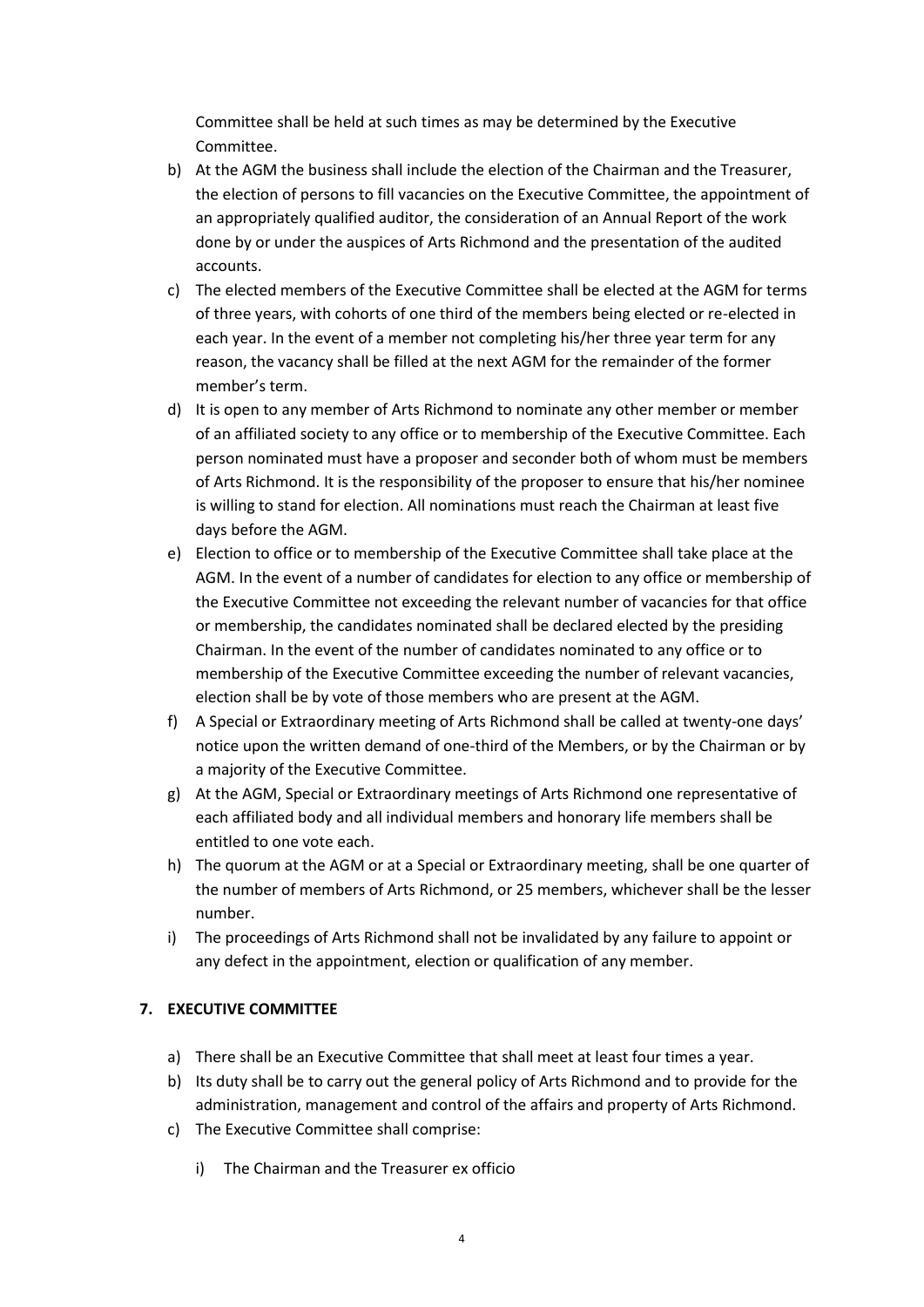- ii) Not more than fifteen members elected from the total membership
- iii) The three nominated representatives of the Borough, who may attend meetings of the Executive Committee as non-voting members
- iv) Not more than three other individuals (who need not be members of Arts Richmond) whom the Executive Committee itself may co-opt as non-voting members
- v) Honorary Life Members if they choose to be present, as non-voting members
- d) The procedure at meetings of the Executive Committee shall be such as the person presiding determines.
- e) Casual vacancies may be filled by the Executive Committee for the period until the next AGM.
- f) The Executive Committee may delegate any of its powers save the approval of the annual accounts to individuals or to Sub-Committees and such Sub-Committees may be given power to co-opt, provided that no Sub-Committee shall co-opt more than one quarter of its total membership.
- g) The quorum at an Executive meeting shall be one third of the voting members of the Committee.
- h) Elected members of the Executive Committee who fail to attend three properly notified meetings of the Committee, in succession and without good reason shall be regarded as having resigned from the Committee.

## **8**. **PARTICIPATION IN MEETINGS BY ELECTRONIC MEANS**

- a) A meeting may be held by suitable electronic means agreed by the charity trustees in which each participant may communicate with all the other participants
- b) Any charity trustee, executive committee member, sub-committee member or person operating under the auspices of Arts Richmond, participating at a meeting by suitable electronic means agreed by the charity trustees in which a participant or participants may communicate with all the other participants, shall qualify as being present at the meeting.
- c) Meetings held by electronic means must comply with rules for meetings including chairing and the taking of minutes.

## **9**. **FINANCE**

a) Arts Richmond's financial year shall run from April  $1<sup>st</sup>$  to March  $31<sup>st</sup>$ . The accounts of Arts Richmond shall be audited to the extent required by law by an appropriately qualified individual. The audited accounts shall be presented to the Executive Committee for approval on behalf of the membership and for presentation at each AGM.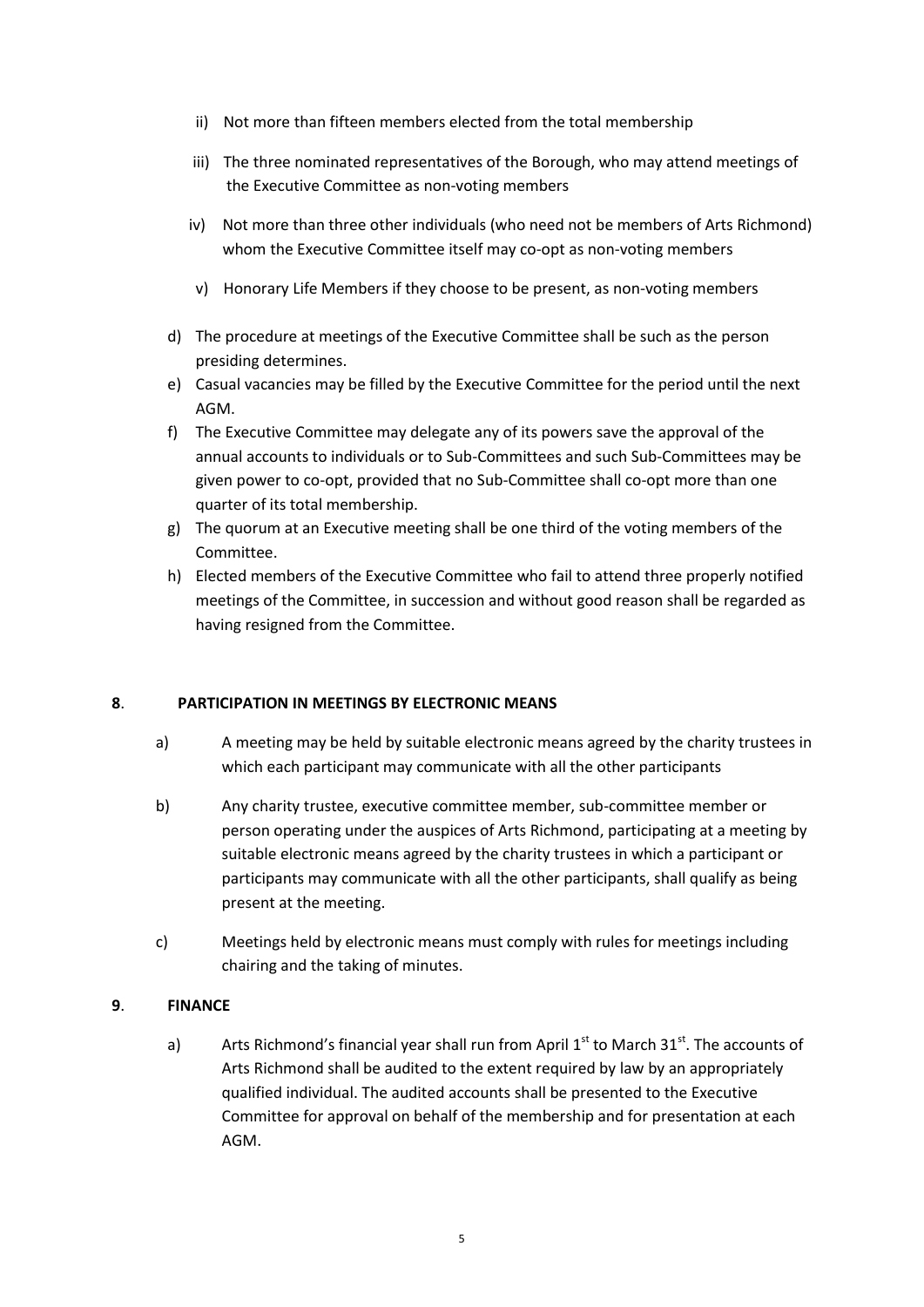- b) The Executive Committee will purchase indemnity insurance in respect of the Officers, Trustees and Executive Members and any individuals authorised to act on behalf of Arts Richmond against any liability that by virtue of any rule of law would otherwise attach to such persons in respect of any negligence, default, breach of duty or breach of trust of which he or she may be guilty in respect of Arts Richmond but excluding:
	- i) Fines
	- ii) Costs of unsuccessfully defending criminal prosecutions for offences arising out of the fraud, dishonesty or wilful or reckless conduct of the said person
	- iii) Liabilities to Arts Richmond that result from conduct that the said persons(s) knew or ought to have known was not in the best interests of Arts Richmond or in respect of which the person concerned did not care whether the conduct was in the best interests of Arts Richmond or not.
- c) Arts Richmond shall have the power to raise money by means of affiliation fees from participating societies and organisations, subscriptions from individuals, donations of legacies, grants-in-aid from statutory authorities, loans and other sources.
- d) The income and property of Arts Richmond, from wherever derived, shall be applied solely towards the promotion of the Objective of Arts Richmond as set forth in this Constitution and no portion thereof shall be paid or transferred, directly or indirectly by way of dividend, bonus or otherwise howsoever, by way of profits to any member of Arts Richmond, provided that nothing herein shall prevent the payment in good faith of reasonable and proper remuneration and expenses to any employee of Arts Richmond or the repayment of out of pocket expenses properly incurred on behalf of Arts Richmond by any honorary officer or member.

## **10. TRUSTEES**

Arts Richmond, acting through the elected members of the Executive Committee, will appoint no fewer than three and (usually) no more than five trustees to oversee the charity in accordance with the instructions and guidance of the Charity Commission. A trustee will have a three year term of office with a six year maximum period following which s/he must step down for a minimum of one year before resuming the role. The trustees will meet at least once per year to scrutinise the Annual Report and will have overall responsibility for the efficiency and probity of the Charity.

## **11. DISSOLUTION**

Arts Richmond may at any time be dissolved by a resolution passed by a two-thirds majority of those present and voting at a general meeting of Arts Richmond of which at least twentyone clear day's notice shall have been sent to all members of Arts Richmond. Such a